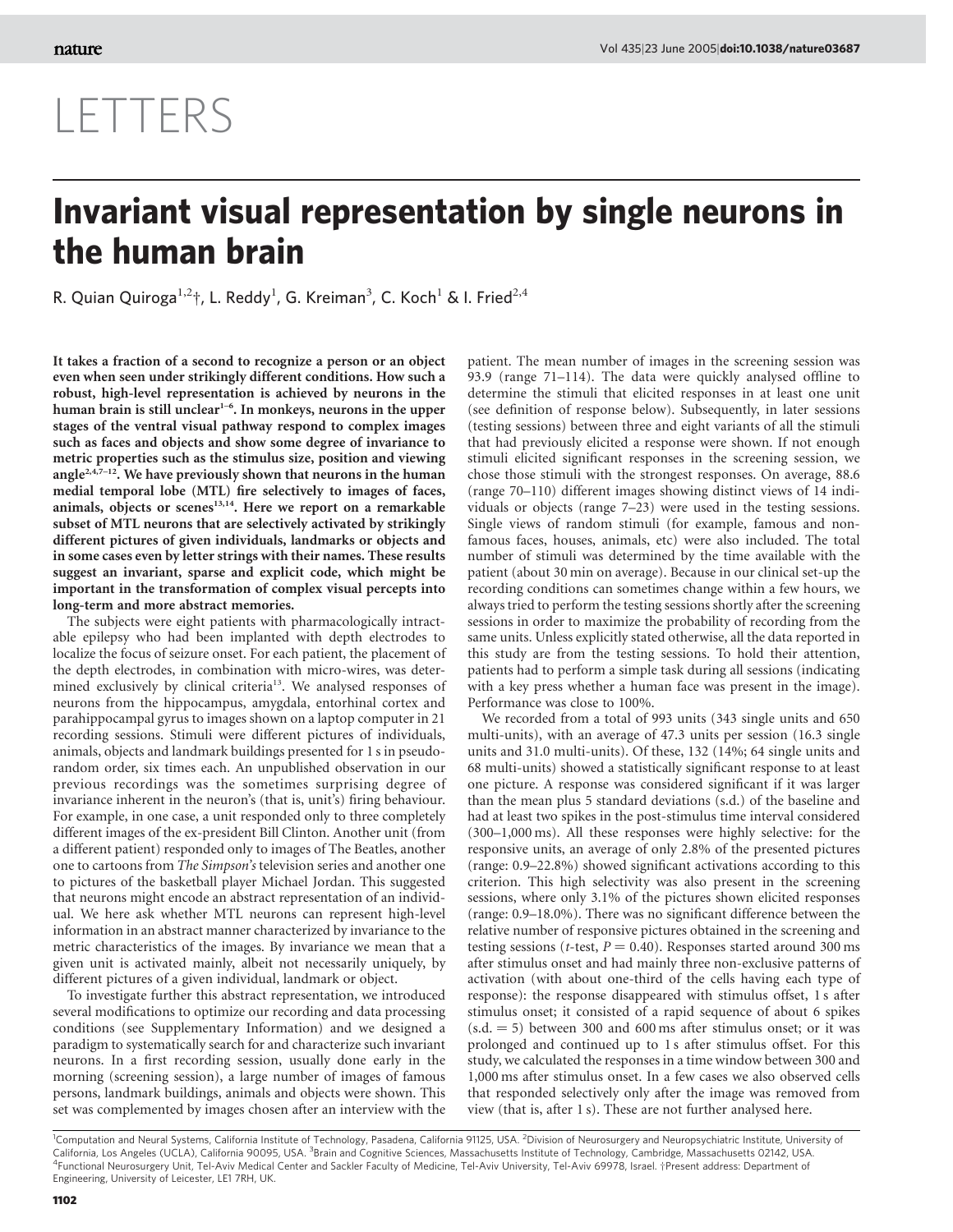b

Number of spikes

Figure 1a shows the responses of a single unit in the left posterior hippocampus to a selection of 30 out of the 87 pictures presented to the patient. None of the other pictures elicited a statistically significant response. This unit fired to all pictures of the actress Jennifer Aniston alone, but not (or only very weakly) to other famous and non-famous faces, landmarks, animals or objects. Interestingly, the unit did not respond to pictures of Jennifer Aniston together with the actor Brad Pitt (but see Supplementary Fig. 2). Pictures of Jennifer Aniston elicited an average of 4.85 spikes  $(s.d. = 3.59)$  between 300 and 600 ms after stimulus onset. Notably, this unit was nearly silent during baseline (average of 0.02 spikes in a 700-ms pre-stimulus time window) and during the presentation of most other pictures (Fig. 1b). Figure 1b plots the median number of spikes (across trials) in the 300–1,000-ms post-stimulus interval for all 87 pictures shown to the patient. The histogram shows a marked differential response to pictures of Jennifer Aniston (red bars).

Next, we quantified the degree of invariance using a receiver operating characteristic (ROC) framework<sup>15</sup>. We considered as the hit rate  $(y \text{ axis})$  the relative number of responses to pictures of a specific individual, object, animal or landmark building, and as





responses to all pictures. The image numbers correspond to those in a. The two horizontal lines show the mean baseline activity (0.02 spikes) and the mean plus 5 s.d. (0.82 spikes). Pictures of Jennifer Aniston are denoted by red bars. c, The associated ROC curve (red trace) testing the hypothesis that the cell responded in an invariant manner to all seven photographs of Jennifer Aniston (hits) but not to other images (including photographs of Jennifer Aniston and Brad Pitt together; false positives). The grey lines correspond to the same ROC analysis for 99 surrogate sets of 7 randomly chosen pictures ( $P < 0.01$ ). The area under the red curve is 1.00.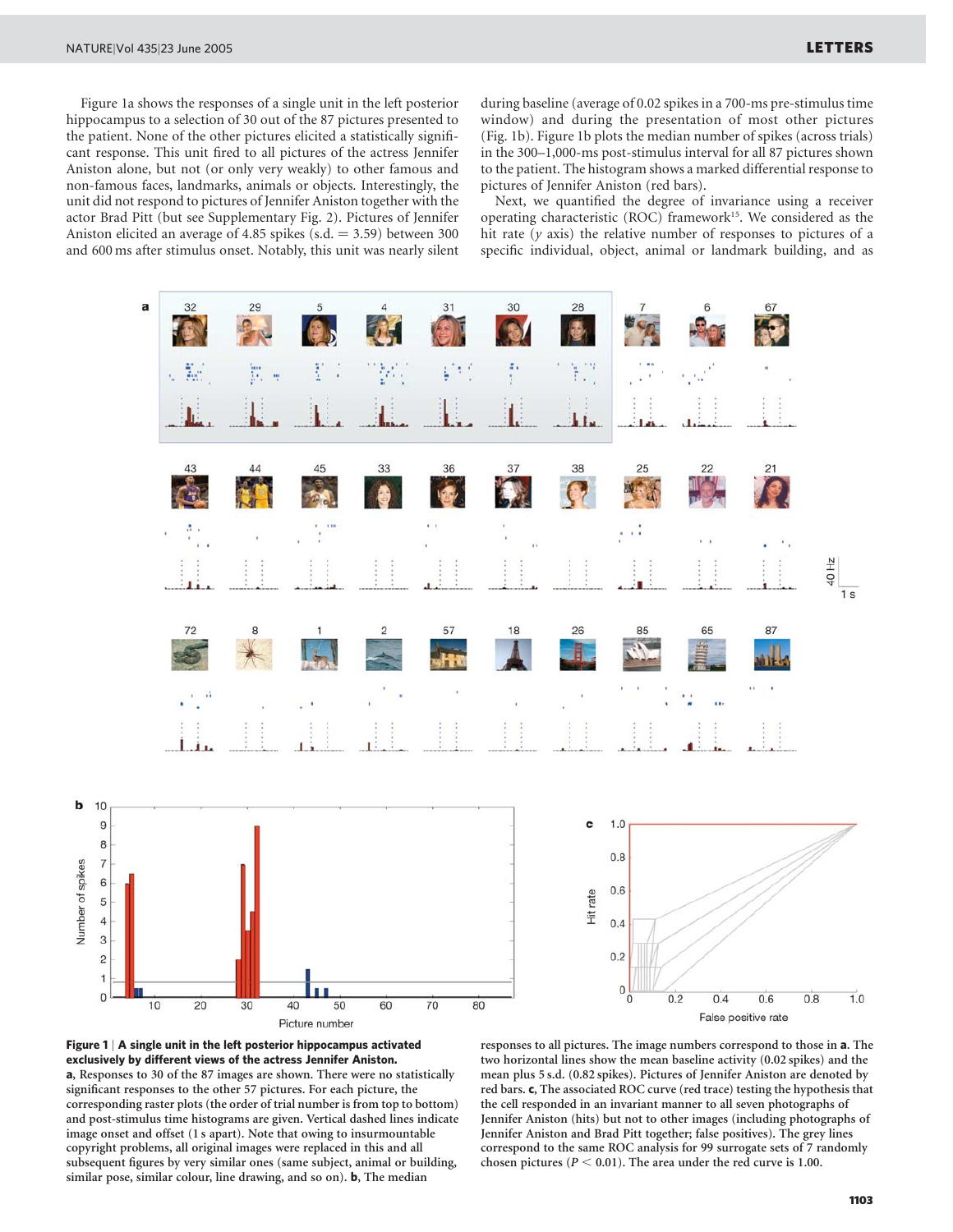the false positive rate  $(x \text{ axis})$  the relative number of responses to other pictures. The ROC curve corresponds to the performance of a linear binary classifier for different values of a response threshold. Decreasing the threshold increases the probability of hits but also of false alarms. A cell responding to a large set of pictures of different individuals will have a ROC curve close to the diagonal (with an area under the curve of 0.5), whereas a cell that responds to all pictures of an individual but not to others will have a convex ROC curve far from the diagonal, with an area close to 1. In Fig. 1c we show the ROC curve for all seven pictures of Jennifer Aniston (red trace, with an area equal to 1). The grey lines show 99 ROC surrogate curves, testing invariance to randomly selected groups of pictures (see Methods). As expected, these curves are close to the diagonal, having an area of about 0.5. None of the 99 surrogate curves had an area equal or larger than the original ROC curve, implying that it is unlikely ( $P < 0.01$ )

that the responses to Jennifer Aniston were obtained by chance. A responsive unit was defined to have an invariant representation if the area under the ROC curve was larger than the area of the 99 surrogate curves.

Figure 2 shows another single unit located in the right anterior hippocampus of a different patient. This unit was selectively activated by pictures of the actress Halle Berry as well as by a drawing of her (but not by other drawings; for example, picture no. 87). This unit was also activated by several pictures of Halle Berry dressed as Catwoman, her character in a recent film, but not by other images of Catwoman that were not her (data not shown). Notably, the unit was selectively activated by the letter string 'Halle Berry'. Such an invariant pattern of activation goes beyond common visual features of the different stimuli. As with the previous unit, the responses were mainly localized between 300 and 600 ms after stimulus onset.





Figure 2 | A single unit in the right anterior hippocampus that responds to pictures of the actress Halle Berry (conventions as in Fig. 1). a–c, Strikingly, this cell also responds to a drawing of her, to herself dressed as Catwoman (a recent movie in which she played the lead role) and to the

letter string 'Halle Berry' (picture no. 96). Such an invariant response cannot be attributed to common visual features of the stimuli. This unit also had a very low baseline firing rate (0.06 spikes). The area under the red curve in  $\mathsf{c}$  is 0.99.

b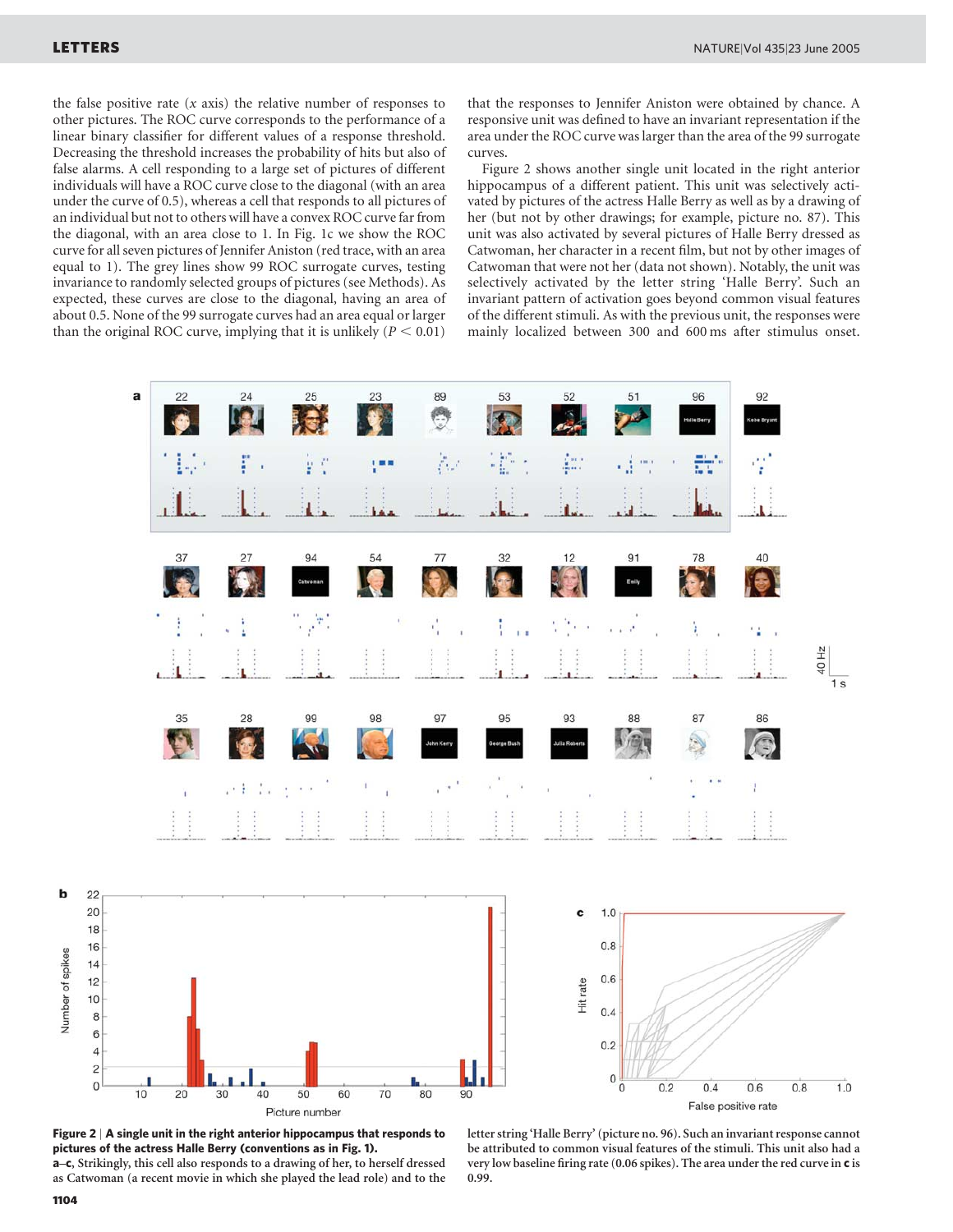Figure 2c shows the ROC curve for the pictures of Halle Berry (red trace) and for 99 surrogates (grey lines). The area under the ROC curve was 0.99, larger than that of the surrogates.

Figure 3 illustrates a multi-unit in the left anterior hippocampus responding to pictures of the Sydney Opera House and the Baha'i Temple. Because the patient identified both landmark buildings as the Sydney Opera House, all these pictures were considered as a single landmark building for the ROC analysis. This unit also responded to the letter string 'Sydney Opera' (pictures no. 2 and 8) but not to other letter strings, such as 'Eiffel Tower' (picture no. 1). More examples of invariant responses are shown in the Supplementary Figs 2–11.

Out of the 132 responsive units, 51 (38.6%; 30 single units and 21 multi-units) showed invariance to a particular individual (38 units responding to Jennifer Aniston, Halle Berry, Julia Roberts, Kobe Bryant, and so on), landmark building (6 units responding to the Tower of Pisa, the Baha'i Temple and the Sydney Opera House), animal (5 units responding to spiders, seals and horses) or object (2 units responding to specific food items), with  $P < 0.01$  as defined above by means of the surrogate tests. A one-way analysis of variance (ANOVA) yielded similar results (see Methods). Eight of these units (two single units and six multi-units) responded to two different individuals (or to an individual and an object). Figure 4 presents the distribution of the areas under the ROC curves for all 51 units that showed an invariant representation to individuals or objects. The areas ranged from 0.76 to 1.00, with a median of 0.94. These units were located in the hippocampus (27 out of 60 responsive units; 45%), parahippocampal gyrus (11 out of 20 responsive units; 55%), amygdala (8 out of 30 responsive units; 27%) and entorhinal cortex







Figure 3 | A multi-unit in the left anterior hippocampus that responds to photographs of the Sydney Opera House and the Baha'i Temple (conventions as in Fig. 1). a–c, The patient identified all pictures of both of these buildings as the Sydney Opera, and we therefore considered them as a single landmark. This unit also responded to the presentation of the letter

string 'Sydney Opera' (pictures no. 2 and 8), but not to other strings, such as 'Eiffel Tower' (picture no. 1). In contrast to the previous two figures, this unit had a higher baseline firing rate (2.64 spikes). The area under the red curve in c is 0.97.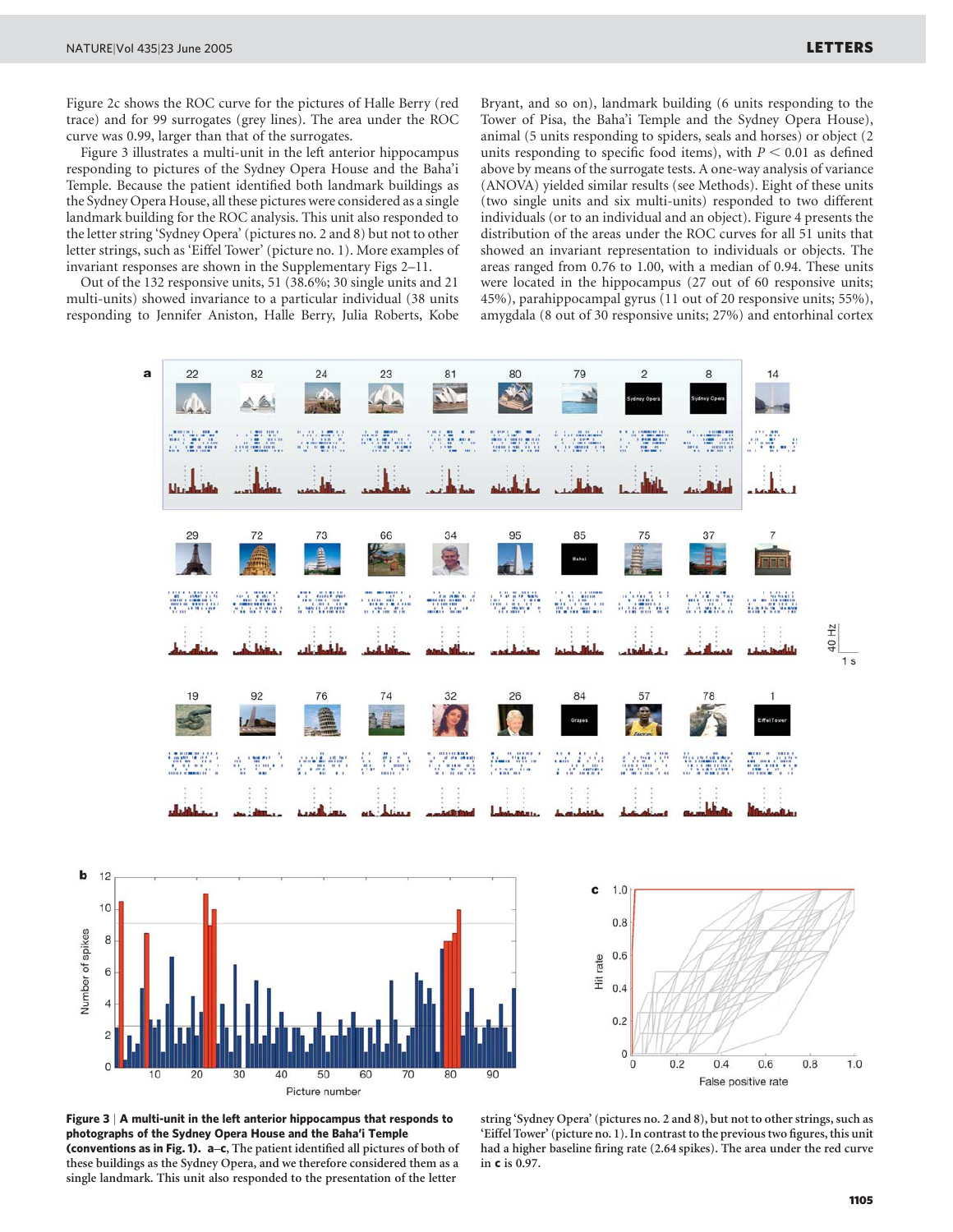(5 out of 22 responsive units; 23%). There were no clear differences in the latencies and firing patterns among the different areas. However, more data are needed before making a conclusive claim about systematic differences between the various structures of the MTL.

As shown in Figs 2 and 3, one of the most extreme cases of an abstract representation is the one given by responses to pictures of a particular individual (or object) and to the presentation of the corresponding letter string with its name. In 18 of the 21 testing sessions we also tested responses to letter strings with the names of the individuals and objects. Eight of the 132 responsive units (6.1%) showed a selective response to an individual and its name (with no response to other names). Six of these were in the hippocampus, one was in the entorhinal cortex and one was in the amygdala.

These neuronal responses cannot be attributed to any particular movement artefact, because selective responses started around 300 ms after image onset, whereas key presses occurred at 1 s or later, and neuronal responses were very selective. About one-third of the responsive units had a response localized between 300 and 600 ms. This interval corresponds to the latency of event-related responses correlated with the recognition of 'oddball' stimuli in scalp electroencephalogram, namely, the P300 (ref. 16). Some studies argue for a generation of the P300 in the hippocampal formation and amygdala<sup>17,18</sup>, consistent with our findings.

What are the common features that activate these neurons? Given the great diversity of distinct images of a single individual (pencil sketches, caricatures, letter strings, coloured photographs with different backgrounds) that these cells can selectively respond to, it is unlikely that this degree of invariance can be explained by a simple set of metric features common to these images. Indeed, our data are compatible with an abstract representation of the identity of the individual or object shown. The existence of such high-level visual responses in medial temporal lobe structures, usually considered to be involved in long-term memory formation and consolidation, should not be surprising given the following: (1) the known anatomical connections between the higher stages of the visual hierarchy in the ventral pathway and the MTL<sup>19,20</sup>; (2) the well-characterized reactivity of the cortical stages feeding into the MTL to the sight of faces, objects, or spatial scenes (as ascertained using functional magnetic resonance imaging (fMRI) in humans<sup>21,22</sup> and electrophysiology in monkeys<sup>2,4,7-11</sup>); and (3) the observation that any visual percept that will be consciously remembered later on will have to be represented in the hippocampal system<sup>23–25</sup>. This is true even though patients with bilateral loss of parts of the MTL do not, in general,



Figure 4 | Distribution of the area under the ROC curves for the 51 units (out of 132 responsive units) showing an invariant representation. Of these, 43 responded to a single individual or object and 8 to two individuals or objects. The dashed vertical line marks the median of the distribution (0.94).

have a deficit in the perception of images<sup>25</sup>. Neurons in the MTL might have a fundamental role in learning associations between abstract representations<sup>26</sup>. Thus, our observed invariant responses probably arise from experiencing very different pictures, words or other visual stimuli in association with a given individual or object.

How neurons encode different percepts is one of the most intriguing questions in neuroscience. Two extreme hypotheses are schemes based on the explicit representations by highly selective (cardinal, gnostic or grandmother) neurons and schemes that rely on an implicit representation over a very broad and distributed population of neurons $1-4,6$ . In the latter case, recognition would require the simultaneous activation of a large number of cells and therefore we would expect each cell to respond to many pictures with similar basic features. This is in contrast to the sparse firing we observe, because most MTL cells do not respond to the great majority of images seen by the patient. Furthermore, cells signal a particular individual or object in an explicit manner<sup>27</sup>, in the sense that the presence of the individual can, in principle, be reliably decoded from a very small number of neurons. We do not mean to imply the existence of single neurons coding uniquely for discrete percepts for several reasons: first, some of these units responded to pictures of more than one individual or object; second, given the limited duration of our recording sessions, we can only explore a tiny portion of stimulus space; and third, the fact that we can discover in this short time some images—such as photographs of Jennifer Aniston—that drive the cells suggests that each cell might represent more than one class of images. Yet, this subset of MTL cells is selectively activated by different views of individuals, landmarks, animals or objects. This is quite distinct from a completely distributed population code and suggests a sparse, explicit and invariant encoding of visual percepts in MTL. Such an abstract representation, in contrast to the metric representation in the early stages of the visual pathway, might be important in the storage of long-term memories. Other factors, including emotional responses towards some images, could conceivably influence the neuronal activity as well. The responses of these neurons are reminiscent of the behaviour of hippocampal place cells in rodents<sup>28</sup> that only fire if the animal moves through a particular spatial location, with the actual place field defined independently of sensory cues. Notably, place cells have been found recently in the human hippocampus as well<sup>29</sup>. Both classes of neurons—place cells and the cells in the present study—have a very low baseline activity and respond in a highly selective manner. Future research might show that this similarity has functional implications, enabling mammals to encode behaviourally important features of the environment and to transition between them, either in physical space or in a more conceptual space<sup>13</sup>.

## METHODS

The data in the present study come from 21 sessions in 8 patients with pharmacologically intractable epilepsy (eight right handed; 3 male; 17–47 years old). Extensive non-invasive monitoring did not yield concordant data corresponding to a single resectable epileptogenic focus. Therefore, the patients were implanted with chronic depth electrodes for 7–10 days to determine the seizure focus for possible surgical resection<sup>13</sup>. Here we report data from sites in the hippocampus, amygdala, entorhinal cortex and parahippocampal gyrus. All studies conformed to the guidelines of the Medical Institutional Review Board at UCLA. The electrode locations were based exclusively on clinical criteria and were verified by MRI or by computer tomography co-registered to preoperative MRI. Each electrode probe had a total of nine micro-wires at its end<sup>13</sup>, eight active recording channels and one reference. The differential signal from the micro-wires was amplified using a 64-channel Neuralynx system, filtered between 1 and 9,000 Hz. We computed the power spectrum for every unit after spike sorting. Units that showed evidence of line noise were excluded from subsequent analysis<sup>14</sup>. Signals were sampled at 28 kHz. Each recording session lasted about 30 min.

Subjects lay in bed, facing a laptop computer. Each image covered about 1.5° and was presented at the centre of the screen six times for 1 s. The order of the pictures was randomized. Subjects had to respond, after image offset, according to whether the picture contained a human face or something else by pressing the